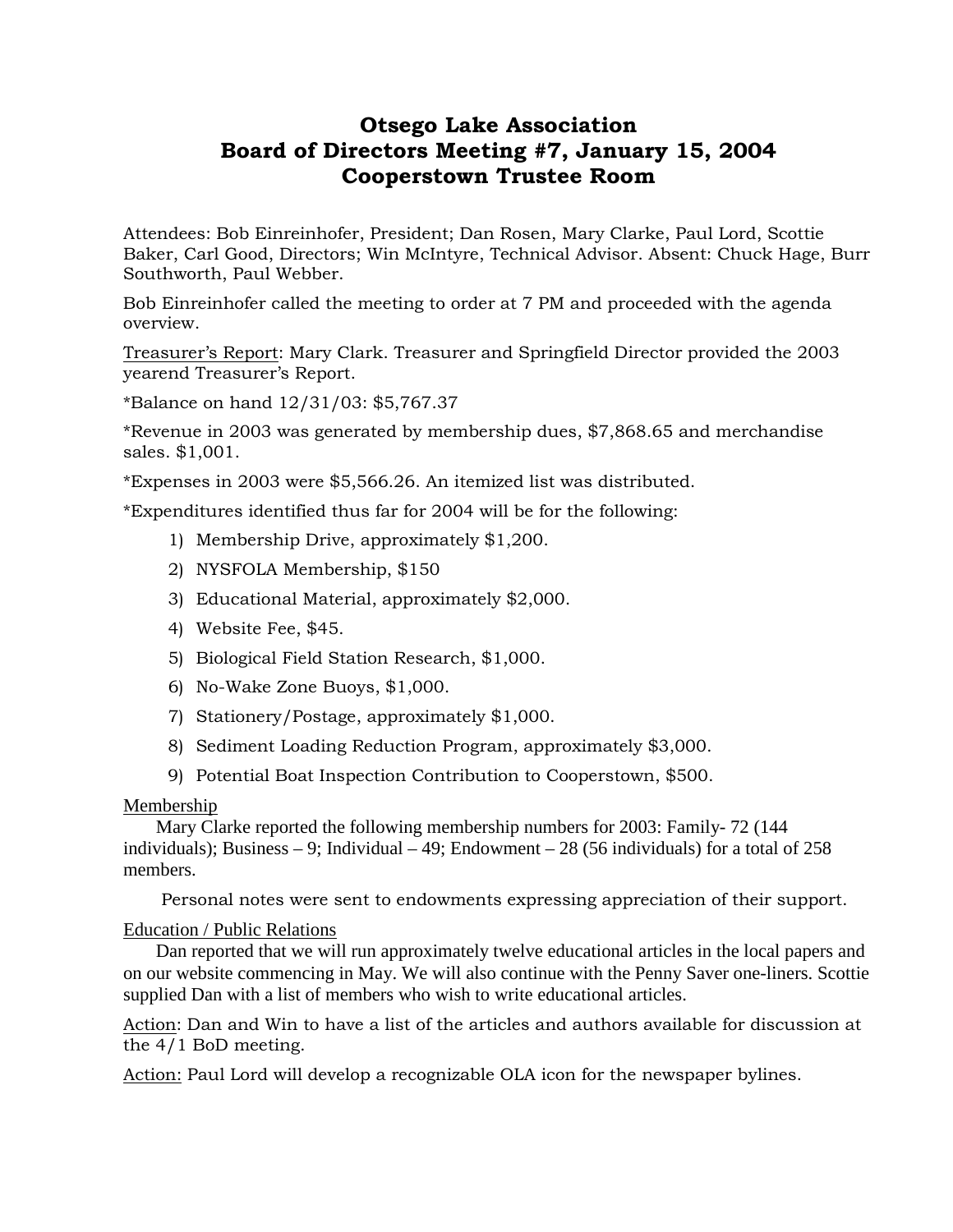# Membership Drive

 Scottie updated the list and contacted members who would like to assist with the membership drive. Dan drafted a new membership application to clarify mailing address and residency.

Action: Dan to modify application to eliminate confusion between Cooperstown and Otsego.

Action: Dan to procure from the County the names and addresses of people residing within the watershed.

Action: Paul Lord to develop membership database.

Action: Membership Committee to mail applications at the beginning of April.

Action: Carl to contact Sailing Club, Country Club, and the Village to get names and addresses of members and boat slip users.

# No-Wake Zone Buoys

 Win issued a detailed report on the status of the buoys. OLA has successfully solicited the County to fund the Sheriff's Patrol in 2004. Bob also contacted the DEC and obtained their support. DEC has mailed a letter to the Soil and Water Commission confirming the patrols. Deployment of the buoys by the Dive Team will commence right after ice-out.

 Newspaper articles and flyers will be issued to insure people who live on the lake, day-launchers, and motel guests are aware of the No-Wake Zone law. OLA unanimously approved \$1000 be donated to assist with the purchase of additional buoys. Money generated by the *Swim the Lake Fundraiser* will be used to purchase buoys. The Sailing Club has also committed funds for the purchase of a buoy.

Action: Bob to contact the Sheriff to forward a notarized letter of lake patrol support to the Soil and Water Commission.

Action: Chuck to contact the Country Club, Carl to contact the Glimmerglass Condo Association, Bob to contact businesses and other organizations for their financial support in purchasing additional buoys.

Action: Win and Paul Lord to determine if we can utilize any of the used buoys from Saratoga Lake.

Action: Scottie to incorporate the buoy purchase into the *Swim the Lake Fundraiser* promotional materials.

Action: Dan to prepare newspaper articles and flyers on the buoys and No Wake Zone.

Acknowledgements will also be included for individual contributors, the County, Soil and Water Commission, DEC, and the Dive Team for their support.

Action: Paul Lord to advise if the Town of Otsego will support the \$200 annual buoy maintenance fee.

Cooperstown Launch

 Carl Good, Cooperstown Director and member of the Village Zebra Mussel Committee, distributed a detailed report on the 2003 boat inspections.

\*Inspectors manned the two launches from 5/10/03 to 11/2/03.

\*1635 boats and trailers were inspected.

\*2/3 of the launches were during June, July, and August; just fewer than 50% were on weekends.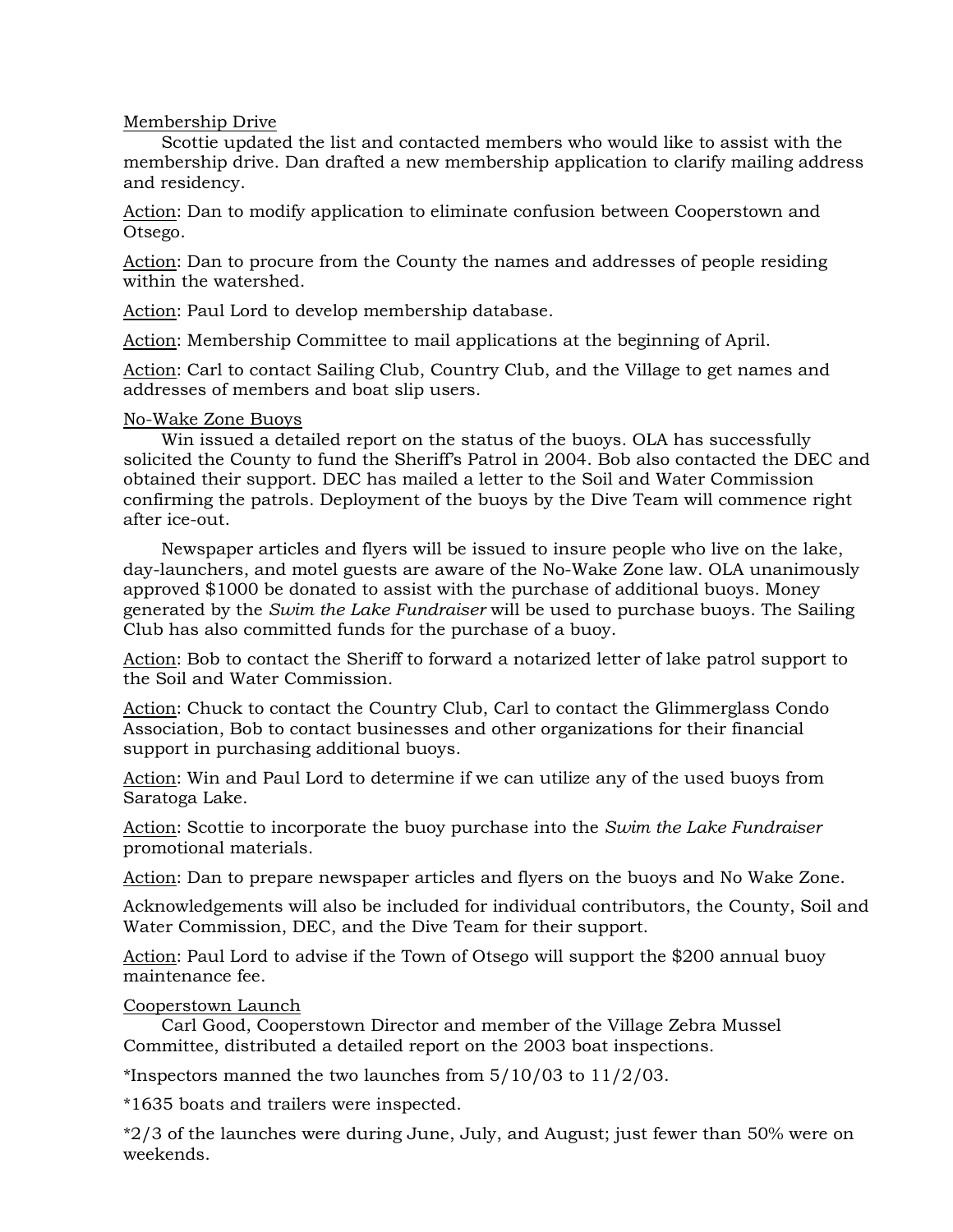\*Boaters overwhelmingly agreed to boat and trailers inspections and the Clorox spray of lines and bilges.

\*Several boats and trailers required power washing before launching.

\*No zebra mussels were found in the lake (BFS monitoring) or on boats pulled at end of season.

Action: Carl to insure new inspectors are trained by the BFS personnel before the season starts.

Action: Bob to contact Mike Moffat (NYS Park Commission member) regarding the use of the second power-washer at Canadarago Lake.

#### Springfield Launch

 The Springfield launch, with its lack of inspections and inadequate coverage, remains an area of risk for the introduction of exotics.

Action: Dan and Mary to finalize a proposal for the town regarding boat and trailer inspections and a sticker system for resident's boats and trailers. The Sheriff's Department has agreed to assist with enforcement.

Action: Dan and Mary to solicit support of other Springfield residents to obtain Town Board approval of their proposal.

Action: Carl and Dan to contact the owner of the new car wash on Rt. 20 (includes boat wash capabilities) to allow us to install a boat wash sign and instructions at the site.

#### Membership/ Fundraiser

 Scottie presented her report on merchandise we might consider selling. The Board agreed to continue the sale of OLA tee shirts and to add a denim shirt with an embroidered logo. Scottie feels we should consider an OLA pin in the future.

Action: Mary and Scottie to compare costs of denim shirts and finalize for the 4/1/04 BoD meeting.

Action: Paul Lord to include merchandise on our website.

Action: Mary to inventory and reorder tee shirt sizes we are low on.

 Steve O'Neill, a very supportive OLA member from Springfield, will attempt to swim the lake in August as a fund-raiser toward the purchase of buoys. People who wish to participate in the fund-raiser will pledge "X" dollars for every mile Steve swims.

Action: Scottie to coordinate the fund-raiser with input from the BoD and Steve. Will discuss at 4/1 BoD meeting.

Action: Dan to handle press release.

#### Land Usage / Brookfield

 Land usage in the watershed is an area we continue to focus on to protect the health of the lake. Our Land Use Committee report, based on the regulations of the four municipalities that surround the lake, will be used as a guide as we go forward.

 We are currently part of a consortium, including Advocates for Springfield and several other organizations, that is taking a position on the Brookfield Development in Springfield. We contend that this four building, 23 unit resort, with a lake side recreation pavilion, is too dense and is not in compliance with Springfield's Local Law #3. Numerous letters have been written and a petition submitted requesting a "Positive Declaration" under SEQRA from the Springfield Planning Board. Our concern is the density and the precedent that will be established for other small parcels with lake frontage. Our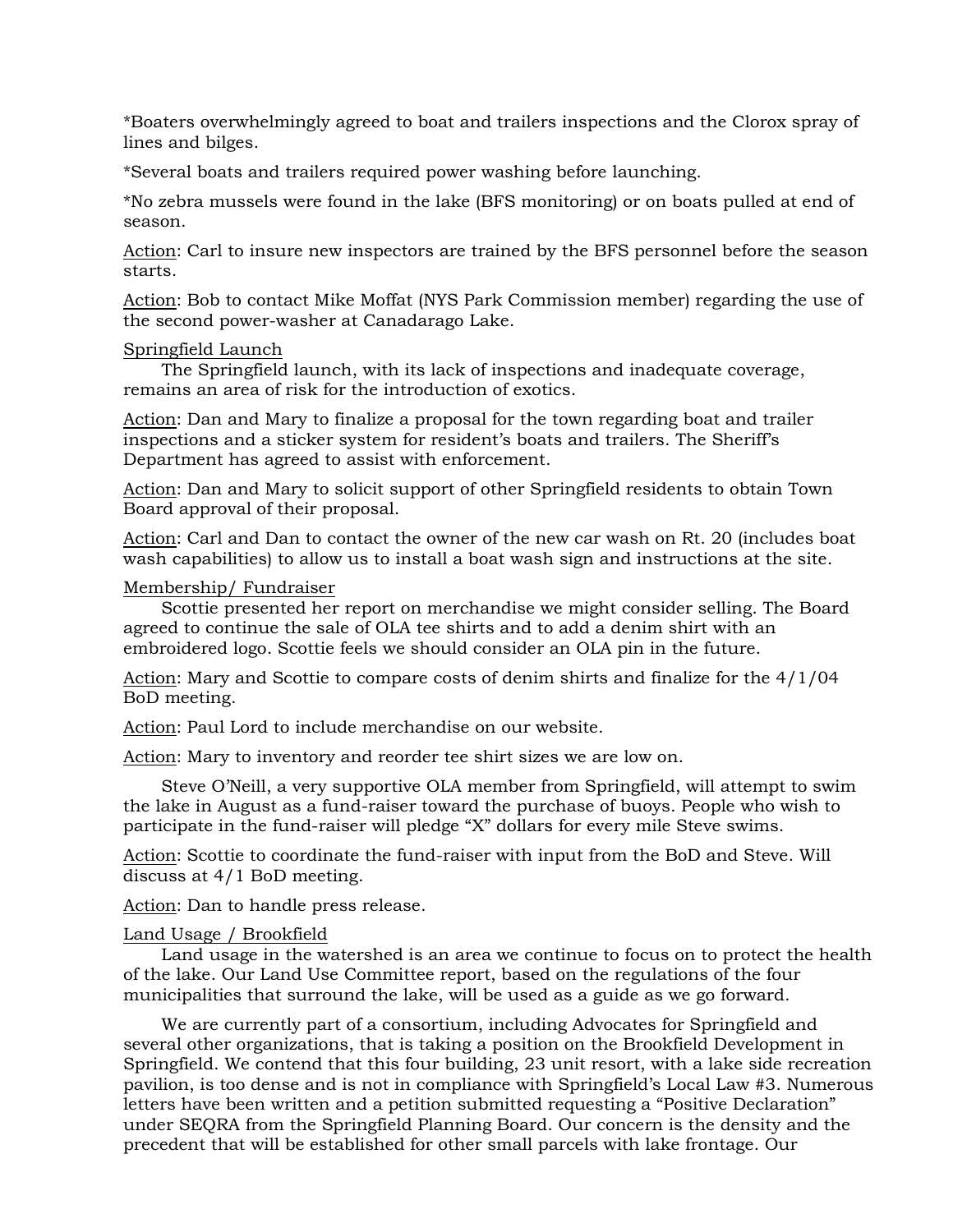interpretation and that of others regarding LL#3 limits the density on this site to five units. The developer's interpretation and that of some of the Planning Board members is that there is no density limit under the law.

Action: Bob to attend February Planning Board meeting and continue to keep the BoD informed.

## Signage

 Carl agreed to take over signage so Paul Webber can devote his time to overseeing OLA's Sediment Loading Reduction Proposal.

Action: Carl to have the two lakeside signs reduced to one by incorporating NWZ restrictions with the Lake Laws.

Action: Carl to modify sign to state that everyone, regardless of age, must be certified to operate a jet ski.

Action: Carl and Dan to coordinate signage at the Rt. 20 Car and Boat Wash.

Action: Paul Webber to modify brochures with the new jet ski regulations and to include Mary's name and address for mailing membership dues. Insure sufficient brochures are available for the 2004 season.

## Website

 Paul Lord is now able to manage the website from his home computer. The Board authorized \$45 for website renewal.

Action: Paul to continue to update website with educational articles, meeting minutes, merchandise, etc.

Action: Mary to forward a check to Paul for website renewal.

## Walleye / Lake Trout

 Lou Hager is matching the 40,000 walleye fingerlings the DEC is contributing. This gives the 80,000 needed, so an OLA contribution is not required.

 The BFS requested OLA support for important research on the one native and two non-native lake trout strains present in Otsego Lake. The lake trout (strain?) are reproducing. OLA forwarded a check for \$1000 to the Field Station for this research program.

Action: Bob to invite Dr. Harman to speak about the program at the Annual Meeting.

Action: Paul Lord to draft OLA thank you letter to the sportsmen's clubs.

## Watershed Supervisory Committee

 The NYS Department of Health has approved the new regulations and inspection procedures for septic systems within 500 feet of Otsego Lake and 100 feet of the Lake's tributary streams. Regulations are being reviewed by the Village attorney with the intent to have the Village Trustees enact the regulations as local law. This provides the legal authority to inspect the systems on a regular basis. The three towns surrounding the lake will be sent copies of the regulations.

 Win McIntyre presented a comprehensive report on planned activities. Win, OLA Technical Advisor on the Lake Management Plan and OLA representative on the Watershed Supervisory Committee was recently re-appointed by the Committee to be the Watershed Manager.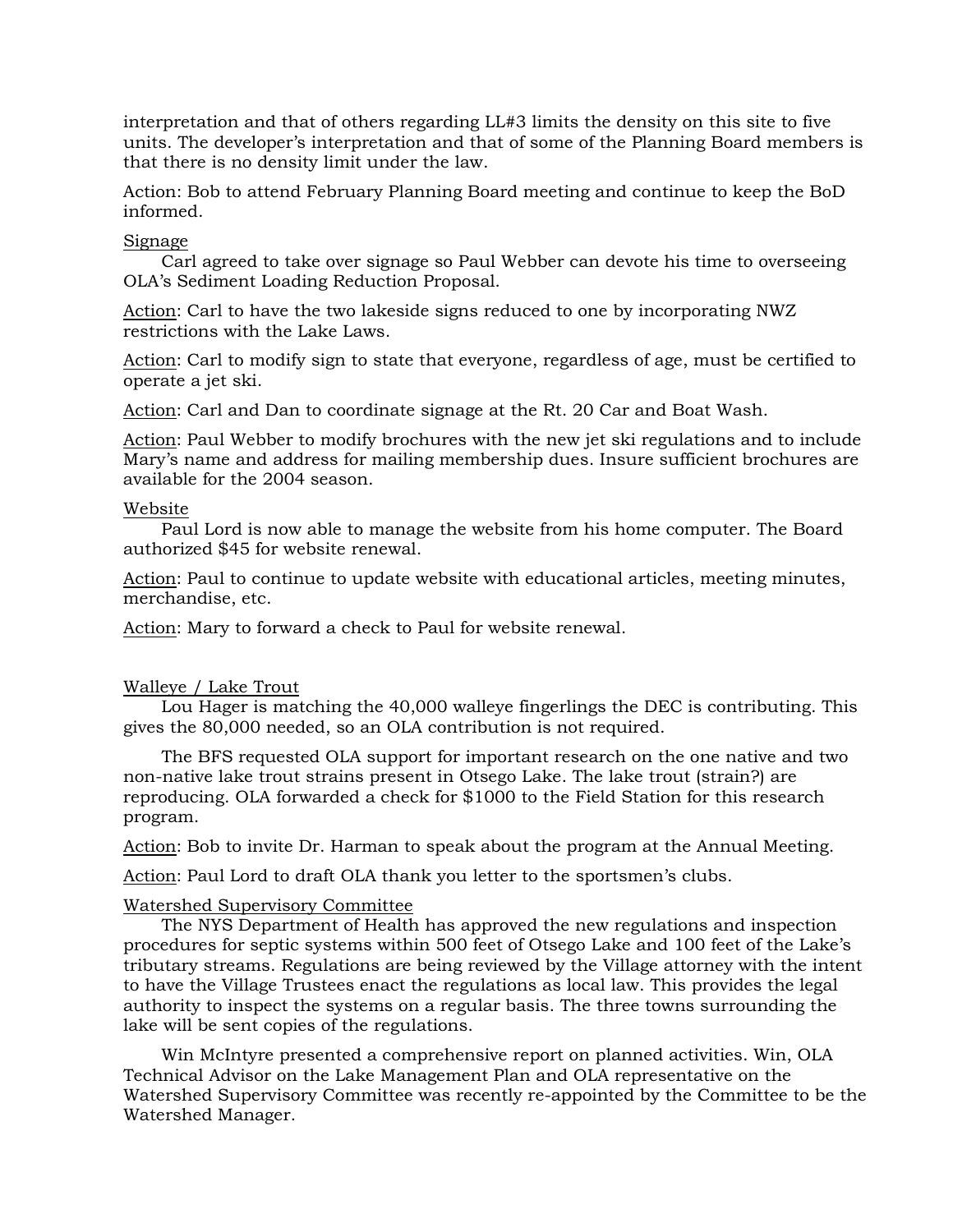The 2004 plan includes (1) education of the homeowner and general public on the need for inspections, (2) conducting an inventory of all systems, (3) training of inspectors. System inspections will begin in 2005 with first round of inspections to take five years. (500 systems at 100 systems per year)

Action: Win to reinforce OLA position to the WSC that we stand ready to supply volunteers to support their efforts with surveys, education, etc.

Action: Win to contact other committee members for a presentation of the plan at our Annual Meeting.

#### Sediment Loading

 A report was prepared by Paul Webber and others regarding OLA's plan to address the sediment loading problem in Otsego Lake. Data gathered by the BFS shows that 19,800,000 pounds or 9,900 tons of sediment is deposited into Otsego Lake each year. The amount of sediment exiting the lake annually is 1.201,000lbs or 600.6 tons. The sediment remaining in the lake is significant and must be reduced.

 Additional input is required from the Soil and Water group, the BFS, and others to finalize the plan. The plan as it stands calls for aerial photography of the lake after a major rain event to document the sediment plume in the lake coming from the tributary streams. Education of people living in the watershed will be critical to the success of the program.

Action: Paul Webber and Win to finalize the plan for presentation at the 4/1 BoD meeting.

#### Director Status / 2004 Elections

 The terms of four Directors will finish in 2004, the terms of the other four will finish in 2005. Mary Clarke, Springfield Director, Carl Good, Cooperstown, and Paul Lord, Otsego, have stated their intentions to run for re-election in 2004. Burr Southworth, Middlefield Director will not seek re-election in 2004. Doug Willies, Middlefield Director, submitted his letter of resignation this January. Paul Webber, who has worked long and hard since our Association was formed, was unanimously elected by the Board to fill the vacancy created by the departure of Doug. Paul will have to be approved by a majority vote of the membership present at the Annual Meeting. If elected, he will serve for the balance of Doug's term which expires in 2005.

 The president of OLA is elected each year by a majority vote of the membership present at the Annual Meeting. Bob Einreinhofer stated that he will not seek re-election.

 A nominating committee consisting of Bob Einreinhofer and Mary Clarke, was formed to develop guidelines for filling future vacancies. They will create a list of possible candidates.

Action: Bob and Mary to update BoD at the 4/1 meeting.

Action: Bob to insure the ballots are prepared and the protocol set for the Annual Meeting.

#### Newsletter Committee

 A newsletter or other vehicle is needed to share information, educational materials, events, etc. with the membership.

Action: Dan and Paul Lord to present their proposal at the 4/1 BoD meeting.